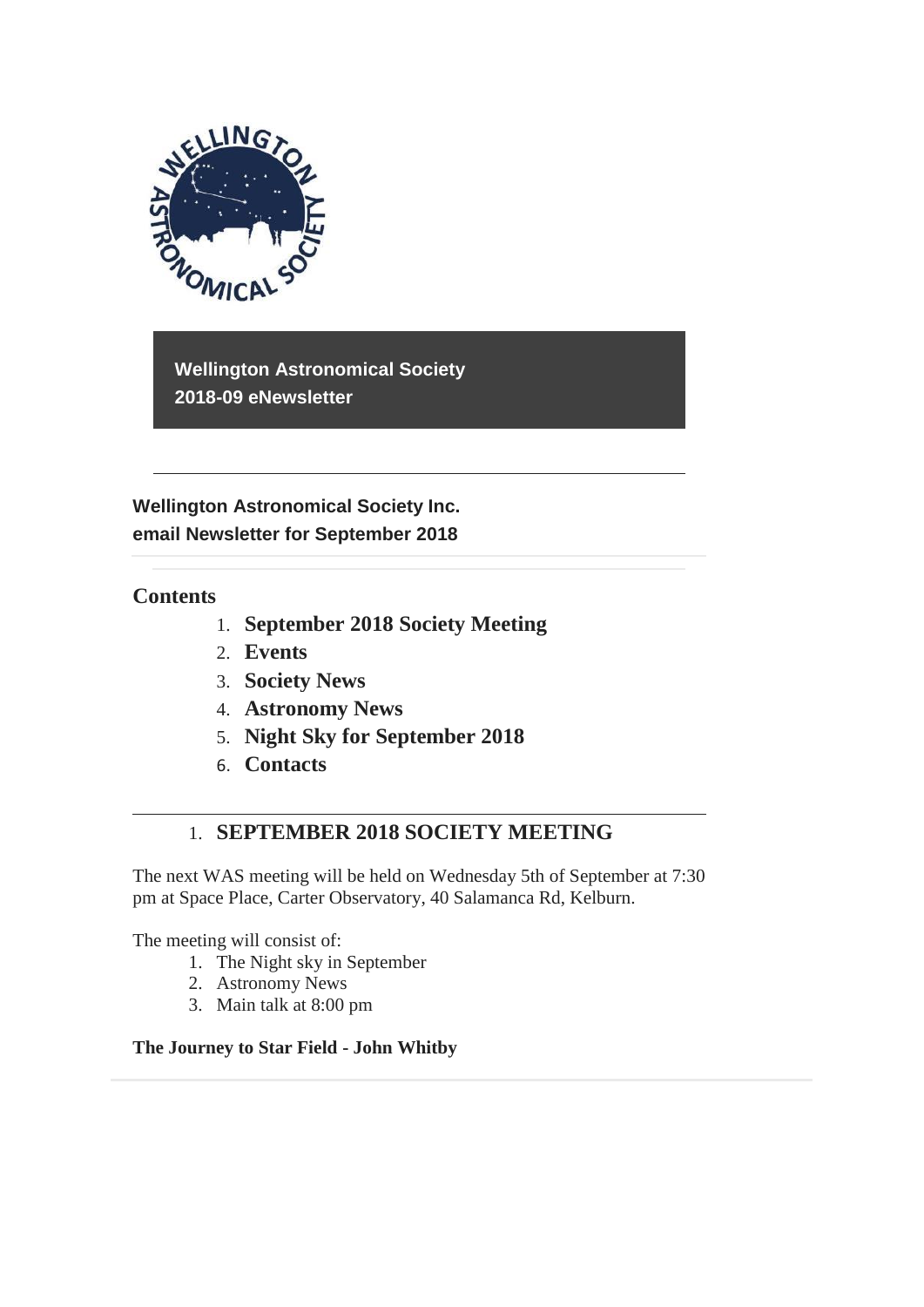

*John at his dark sky site Star Field*

Our very own Practical Astronomer extraordinaire - John Whitby - will briefly cover parts of his journey with astronomy, where he is now and what he hopes to achieve in the near future. John has taken the idea of commitment to astronomy to a whole new level. This promises exciting times and benefits for locals and visitors to his dark sky site just south of Martinborough.

John Whitby is a practical amateur astronomer with around twenty years' experience under the stars. He started out doing visual astronomy then later specialised in video astronomy which included worldwide broadcasting of deep sky objects, live and in colour. More recently John started doing Deep Sky Astrophotography.

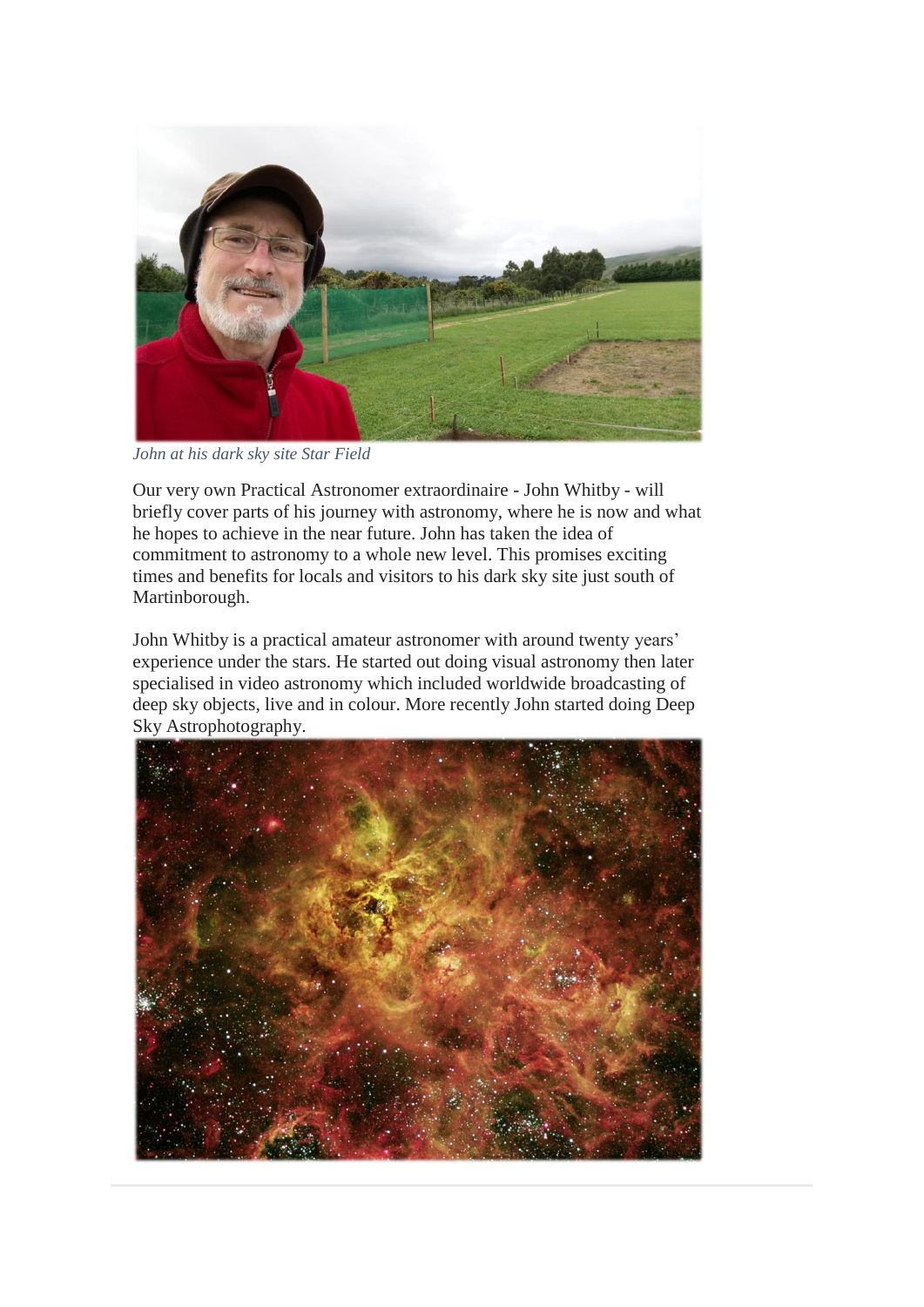#### *John's spectacular image of the Tarantula Nebula*

For many years John had an observatory in Taumata Island (rural Carterton) and held informal star parties with other fellow amateur astronomers in his gardens.

John decided that he wanted to have an dedicated observatory complex in a truly dark sky site that covered visual, video and imaging and that he could share with like-minded people and the public. For five years John took every opportunity possible to travel to some of the darkest skies available throughout New Zealand, in an effort to identify a truly dark sky with good seeing conditions and regular clear skies.

The search brought John back to his hometown of Martinborough where he purchased a unique property, just 10 minutes East of Martinborough, that had all the qualities he sought.

This is the story of John's journey to get to Star Field in Martinborough, an observatory complex currently under construction in the heart of the proposed Martinborough Dark Sky Reserve.

### 2. **EVENTS**

**WAS Astrophotography group / Dark Sky Observing** - Saturday 8th September 7:00 pm, Star Field - John Whitby's dark sky site. We have the opportunity to follow on from this month's presentation by John Whitby by having an astrophotography / observing session at his Star Field site, 10 mins outside of Martinborough. To attend and get directions to Star Field, please email Antony [\(president@was.org.nz\)](mailto:president@was.org.nz) as we need to keep track of numbers. Any updates will be posted on the [WAS Facebook page](https://www.facebook.com/WellingtonAstronomicalSociety/) closer to the time. For further details or cancellations contact Chris 021 890 222 or Antony 021 253 4979.

**WAS Observing Evening** - Saturday 15th September, 7:00 pm, Tawa College.

See many wonderful objects, star clusters, galaxies, dying stars and nebulae. We will be focusing on the area around the Southern Cross and Milky Way which lies high across the night sky. The planets Venus, Jupiter, Saturn and Mars are also visible.

Come and learn how to star-hop through the night sky to find many of the various astronomical objects using the Society's Dobsonian telescopes. Chris is often there on Friday evenings too so feel free to come along though it would be best to give him a ring on 021 890 222 to check on conditions.

**Astronz International Lecture** - Thursday 27th September, 7:00pm, Horne Lecture Theatre, Level 12 Ward Support Block, Wellington Hospital. [\(See](https://www.ccdhb.org.nz/working-with-us/nursing-and-midwifery-workforce-development/preceptorship-and-supervision/detailed-map-instructions-to-level-12-wsb.pdf)  [directions\)](https://www.ccdhb.org.nz/working-with-us/nursing-and-midwifery-workforce-development/preceptorship-and-supervision/detailed-map-instructions-to-level-12-wsb.pdf)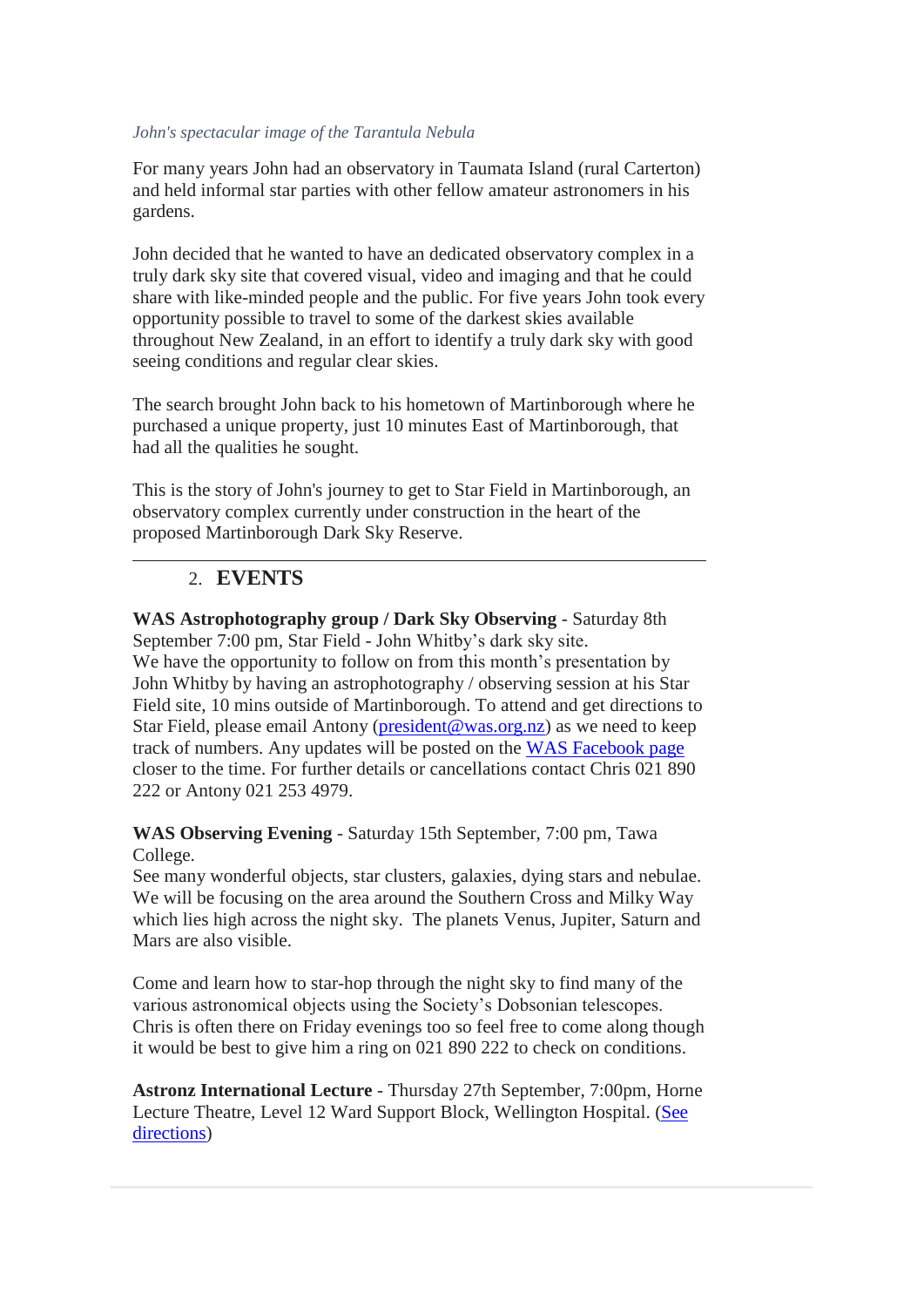**The Golden Age of the Solar System: What's Up in Space – Emily Lakdawalla**



Many people think of the glory days of space exploration as being in the past, culminating in Apollo, but we are living in the golden age of planetary exploration right now. Twenty-odd robots are exploring worlds big and small throughout the solar system. Emily will show highlights of current space exploration activities, feature lots of amazing pictures, and explain how you can follow along with these missions every day.

Emily Lakdawalla is an internationally admired science communicator and educator, passionate about advancing public understanding of space and sharing the wonder of scientific discovery. Emily came to The Planetary Society in 2001 to oversee a portion of the Society's Red Rover Goes to Mars project, an education and public outreach program on the Mars Exploration Rover mission funded by LEGO. She ran worldwide contests that selected and trained high school students to travel to Pasadena to participate in rover operations training exercises in 2002 and then in actual Mars Exploration Rover mission operations during January and February of 2005.

She was awarded the 2011 Jonathan Eberhart Planetary Sciences Journalism Award from the Division for Planetary Sciences of the American Astronomical Society for her blog entry about the Phoebe ring of Saturn. Asteroid 274860 was formally named "Emilylakdawalla" by the International Astronomical Union on July 12, 2014. She received an honorary doctorate from The Open University in 2017 in recognition of her contributions in communicating space science to the public.

This free public lecture is sponsored by [Astronz.](https://www.astronz.nz/shop/)

**2018 Beatrice Hill Tinsley Lecture** – Tuesday 9th October, 7:00pm (Venue to be confirmed)

**The Dawn of Gravitational Wave Astronomy – Dr Paul Groot** (Professor of Astronomy, Radboud University, The Netherlands)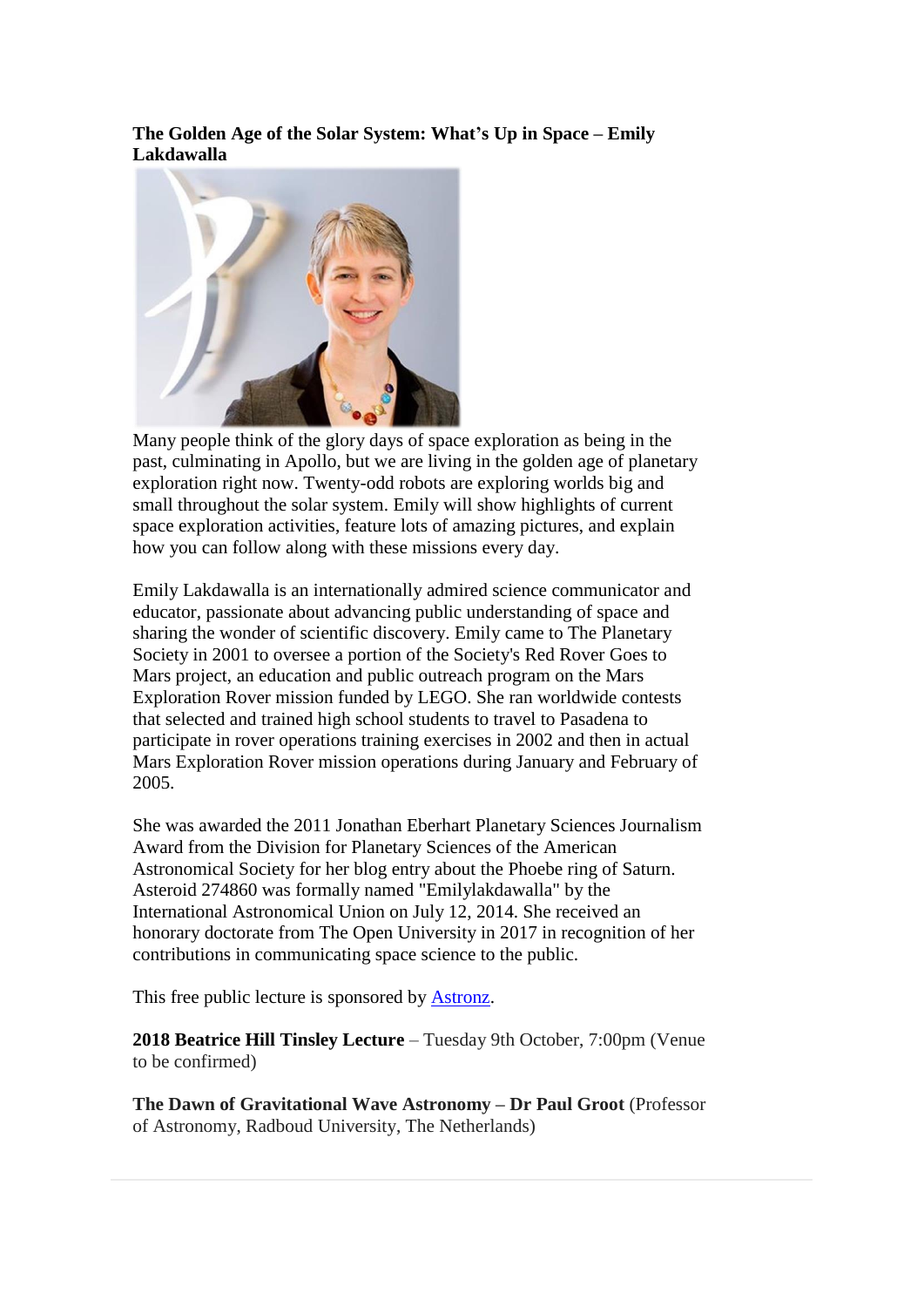The Beatrice Hill Tinsley Lectures are administered by the RASNZ Lecture Trust.



More details about Dr Groot and his presentation will be in next month's newsletter.

# 3. **SOCIETY NEWS**

#### **2018 – 2019 Subscriptions**

We are at the start of the new Financial Year beginning on the 1st September. Membership subscriptions are now due. Please continue supporting our Society's activities by renewing your membership. As part of our mission of promoting astronomy through education and public outreach, we endeavour to keep our activities free for everyone to attend.

However, as a Society, we do retain a number of fixed costs. Every year we pay out for insurance, affiliation to the Royal Astronomical Society of NZ, post-office box, venues and costs incurred when we host an international speaker, and telescope equipment. We are also looking to fund a solar telescope as part of our outreach programme.

Your commitment to supporting our Society through renewing your 2018 – 2019 subscription is very much appreciated.

Renewal forms can be found on the website, but a summary follows:

Adult/Waged: \$50.00 Student/Unwaged: \$30.00 Associate (outside the Wellington region): \$20.00 Family: \$70.00

Payment methods:

- Direct Deposit or Internet Banking use Acc No: 03-0502- 0508656-00, please include reference so we know who is making the payment
- Cheque make out to Wellington Astronomical Society Inc, and mail to PO Box 3181, Wellington 6140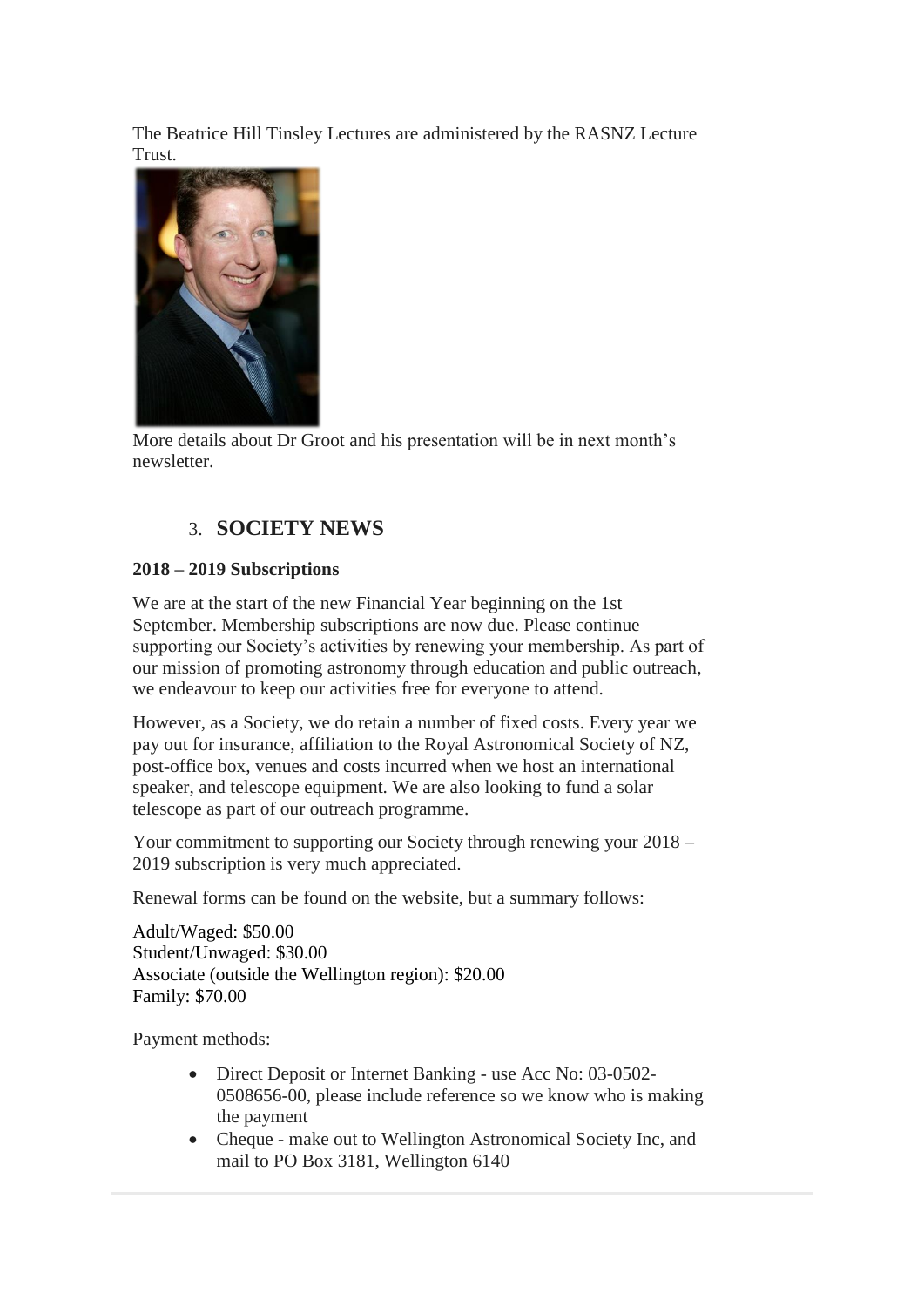• Cash - please bring exact amount to meeting.

### **Annual General Meeting - 7th November**

As we approach our next AGM, we are looking for more **members to join the Council**. If you are interested in being more involved with the Society's activities and help steer the future direction of the Society, please put your hand up and let us know. You are free to come along and join in our Council meetings 5:30 – 6:45pm on the 1st Wed of the month at Space Place, prior to our monthly Society meeting.

We are also looking for someone one to take over the role of the **Newsletter Editor**. The person has the responsibility for producing the Society newsletter once a month (except for January). As can be seen, the format is straightforward with a template set up in MS Word. Essentially it is taking a copy of the previous month's newsletter and updating it with the latest events and astronomy news. It takes a few hours a month to complete with most of the information supplied by others. The Newsletter Editor is a position on the Society's Council.

Please contact Antony (President) or any other Council member if you are interested in the Newsletter Editor position or have any questions about being a Council member.

**Nominations for Council positions** have to be received no less than 10 days prior to the AGM. Nominations are required to be signed by a mover and a seconder.

**Resolutions to be moved at the AGM** have to be received 28 days prior to the AGM. Resolutions are required to be signed by the mover and a seconder.

Names of the candidates for Council, any resolutions and a statement of performance will be sent out to all members 7 days before the AGM.

## 4. **ASTRONOMY NEWS**

Up to date Astronomy News and Society events is available on the Society's Facebook page: [Wellington Astronomical Society.](http://www.facebook.com/WellingtonAstronomicalSociety/)

## 5. **NIGHT SKY FOR AUGUST 2018**

The [Night Sky for](https://drive.google.com/open?id=1_KZ7StGZquuuiOIhOoIjDrVoAijdVtjV) September 2018 courtesy of the University of Canterbury.

## 6. **CONTACTS**